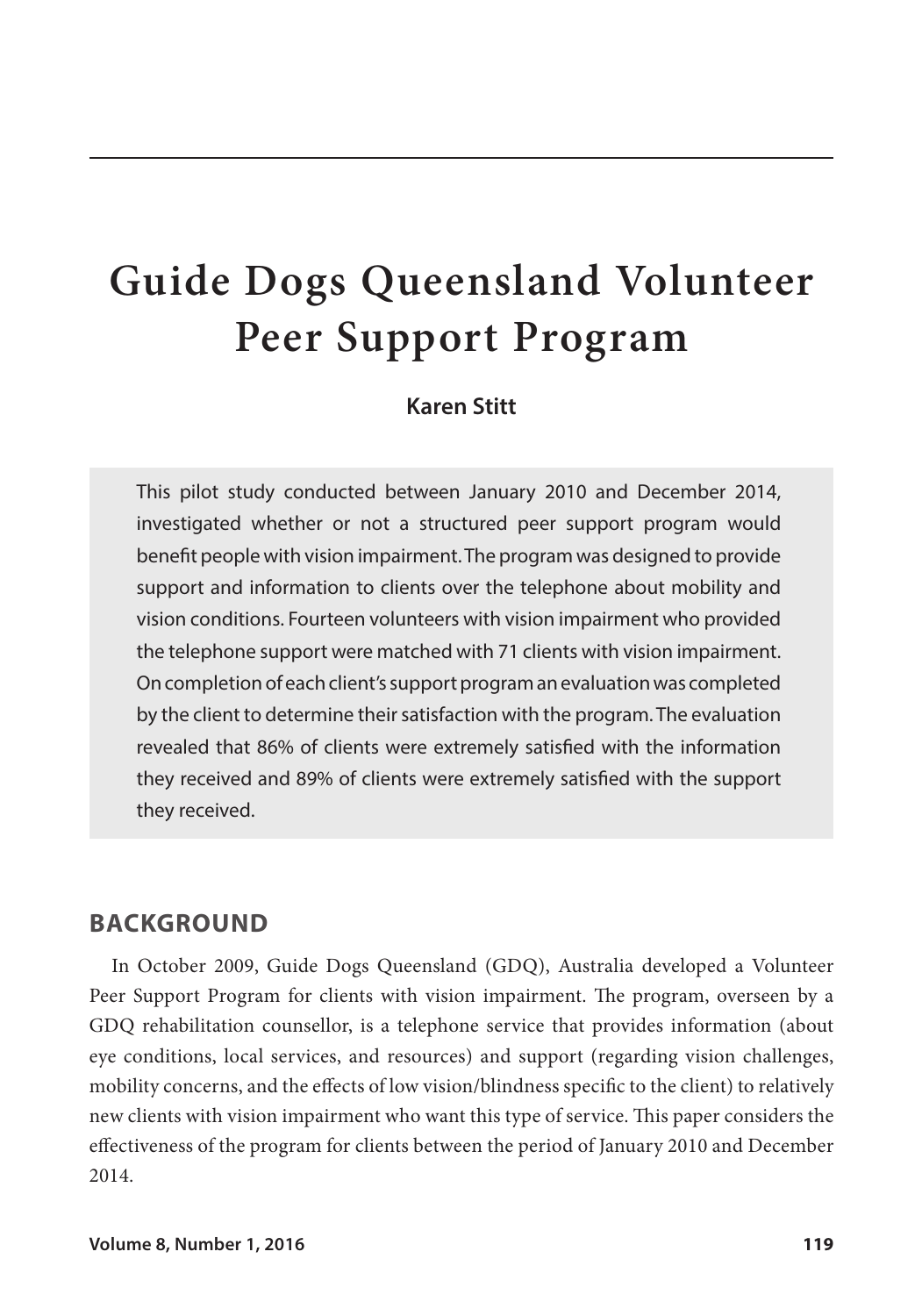The program came about as a result of observations made by mobility specialists over a series of residential mobility sessions. For instance, when some clients were exposed to other clients who were confident and positive about orientation and mobility (O&M), they became inspired and positive about mobility and their capacity to be mobile and independent. However, when some clients were exposed to others who were negative, they then seemed influenced by this attitude and became less confident in their abilities to be independently mobile. In response to this observation, GDQ sought volunteers with vision impairment who were positive, inspiring, confident, and independent who could provide O&M-related information and support new clients seeking this type of advice (Hudson, 2013).

The Peer Support Program commenced in 2010 and currently involves 14 volunteers with vision impairment. Toward the end of 2015 the support program had provided service to approximately 100 clients with vision impairment living in Queensland.

## **EVALUATION OF THE SUPPORT PROGRAM**

#### *Participants*

#### **Volunteers**

The 14 volunteers included six males and eight females between 26 and 80 years of age (*M=54*). Volunteers experienced a range of eye conditions that included glaucoma (*n=3*), retinitis pigmentosa (RP) (*n=3*), macular degeneration (*n=2*), Bests disease (the macular is affected)  $(n=1)$ , as a result of an acquired brain injury  $(n=1)$ , medically induced eye condition  $(n=1)$ , and congenitally blind  $(n=1)$ . Volunteers were either cane users or guide dog handlers and 10 volunteers also used electronic travel aids such as the Miniguide, Ultracane, or Trekker Breeze. One female volunteer also had children with vision impairment.

Clients were invited to volunteer in the program based on their mobility skill and positive attitude. Each volunteer was interviewed and required to complete an application for 'working with children' and 'criminal history' checks.

Volunteers contacted clients over the telephone from their home. Clients were selected to be part of the program by the rehabilitation counsellor who conducted an assessment and established a specific goal for the program (Ehrich, 2013). The client was then matched to a volunteer based on which volunteer was best suited to assist the client achieve the goal (Figure 1). The volunteer then contacted the client via telephone from home. At the time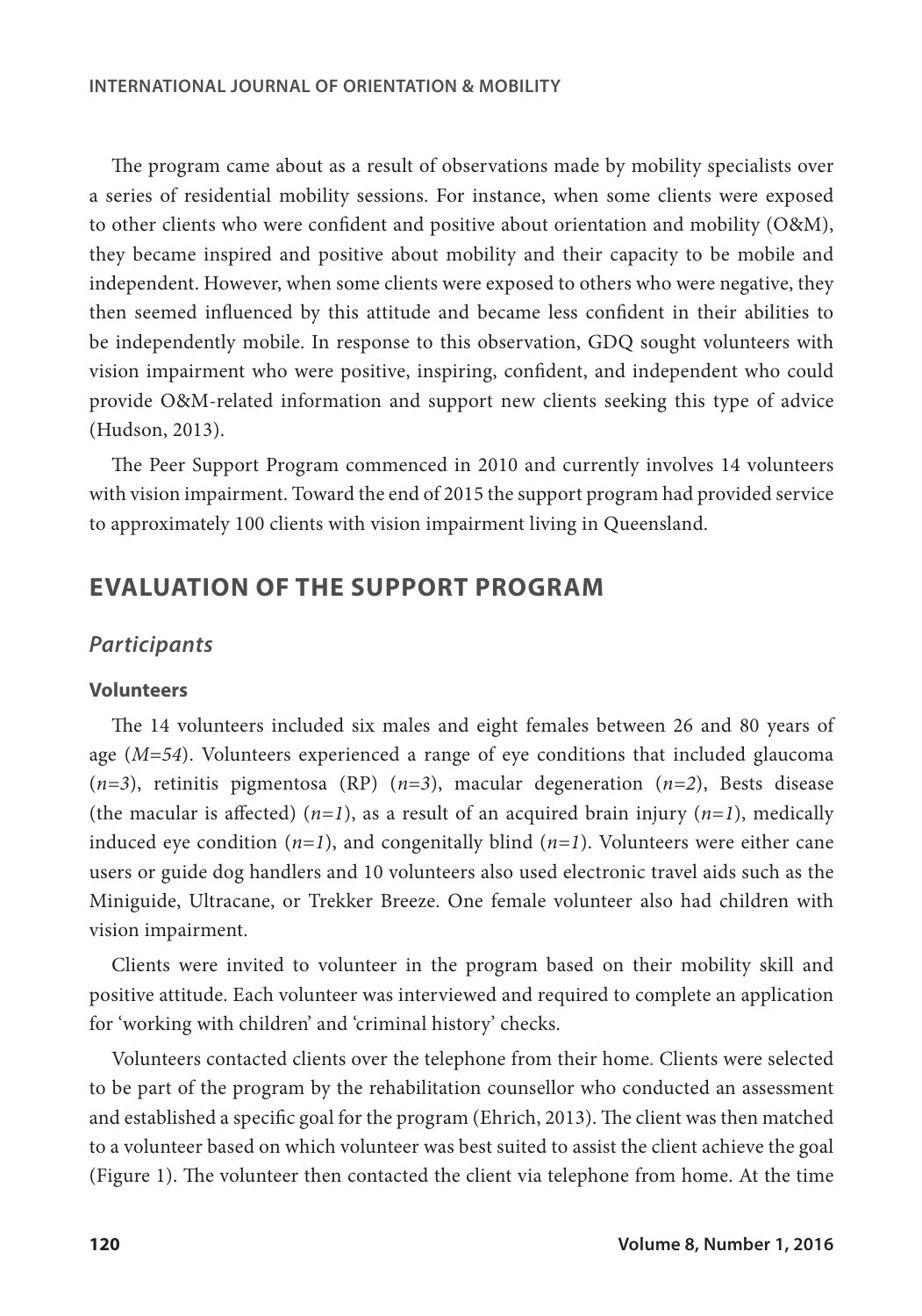of the initial call, the volunteer arranged subsequent phone calls at a time which suited both parties.

#### *Clients*

The 71 clients included 15 males and 56 females aged between 23 and 94 years (*M=57*). All clients were initially referred to the rehabilitation counsellor for an assessment of needs. The rehabilitation counsellor identified clients who might benefit from the support program and invited them to join. Clients were matched to a volunteer based on gender, age, eye condition, and personality. For example, if a client wanted information about RP, then the client was matched with a volunteer with RP. Client confidentiality was maintained through the rigorous monitoring of contact notes and associated reporting processes, as well as volunteer training.

## *Volunteer training*

Volunteers received three days of training that included extensive role-play scenarios based on typical topics that the client might wish to discuss. Annually, volunteers were required to partake in a three-day refresher training course that included mental health, note-taking, approaches to difficult conversations, volunteer code of conduct, and client confidentiality. Volunteers were also coached about the way to complete progress notes detailing the content, concerns (if any), and follow-up items for each client. Feedback from volunteers repeatedly reported the benefits from being involved in the program (Ambrosetti & Dekkers, 2010).

#### *Program evaluation*

Seventy-one clients who participated in the Peer Support Program were asked to rate their level of satisfaction with the program once completed. The evaluation tool consisted of four questions with responses provided on a four-point Likert-type scale. The four questions included:

- (i) How satisfied were you with the information you received about the program? (Figure 2)
- (ii) How satisfied were you with the support provided by your Volunteer Peer Support Person? (Figure 3)
- (iii) How satisfied were you with the information provided by your Volunteer Peer Support Person? (Figure 4)
- (iv) Would you recommend Guide Dogs Queensland to a friend or an acquaintance who is interested in receiving/using its services? (Figure 5).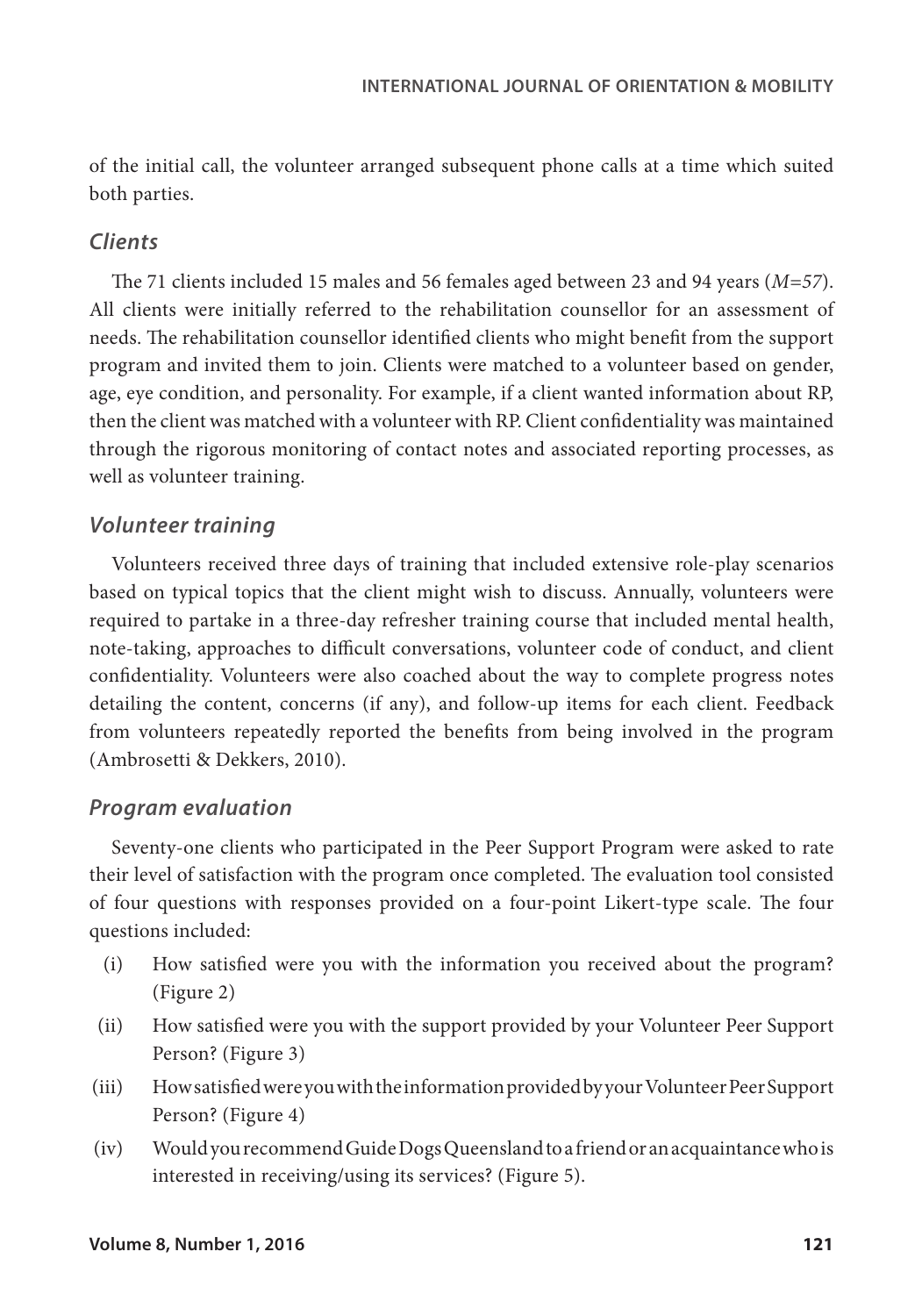## *Procedure*

An administration officer phoned each client after the conclusion of their support program and administered the evaluation form. The completed evaluation was then reviewed by the program coordinator and stored in a locked filing cabinet. The ratings were not discussed with volunteers, other clients, or co-workers with the exception being when a client requested further contact with a volunteer, or requested further service from GDQ. In these instances, the coordinator made the appropriate referral.



# **RESULTS**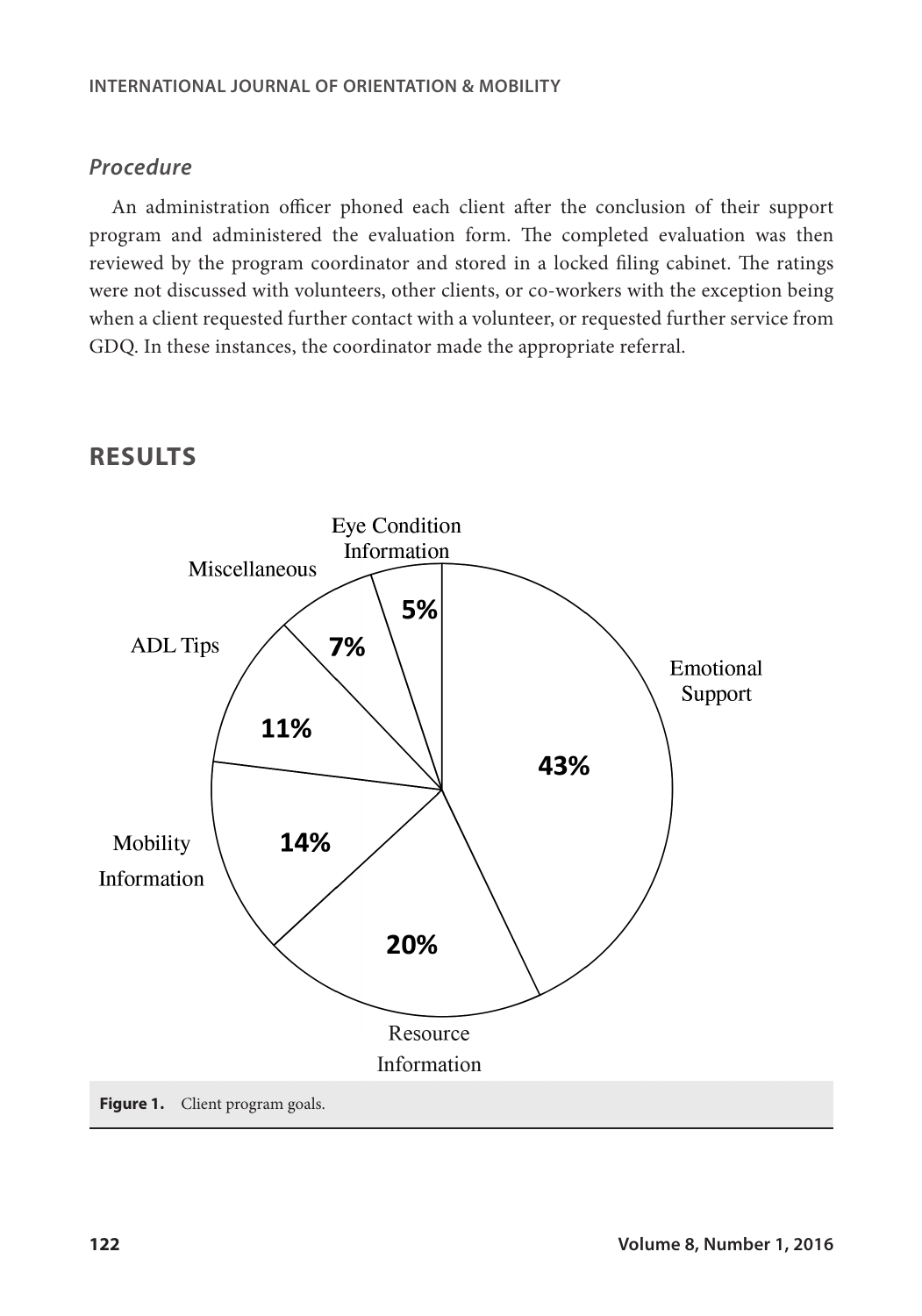

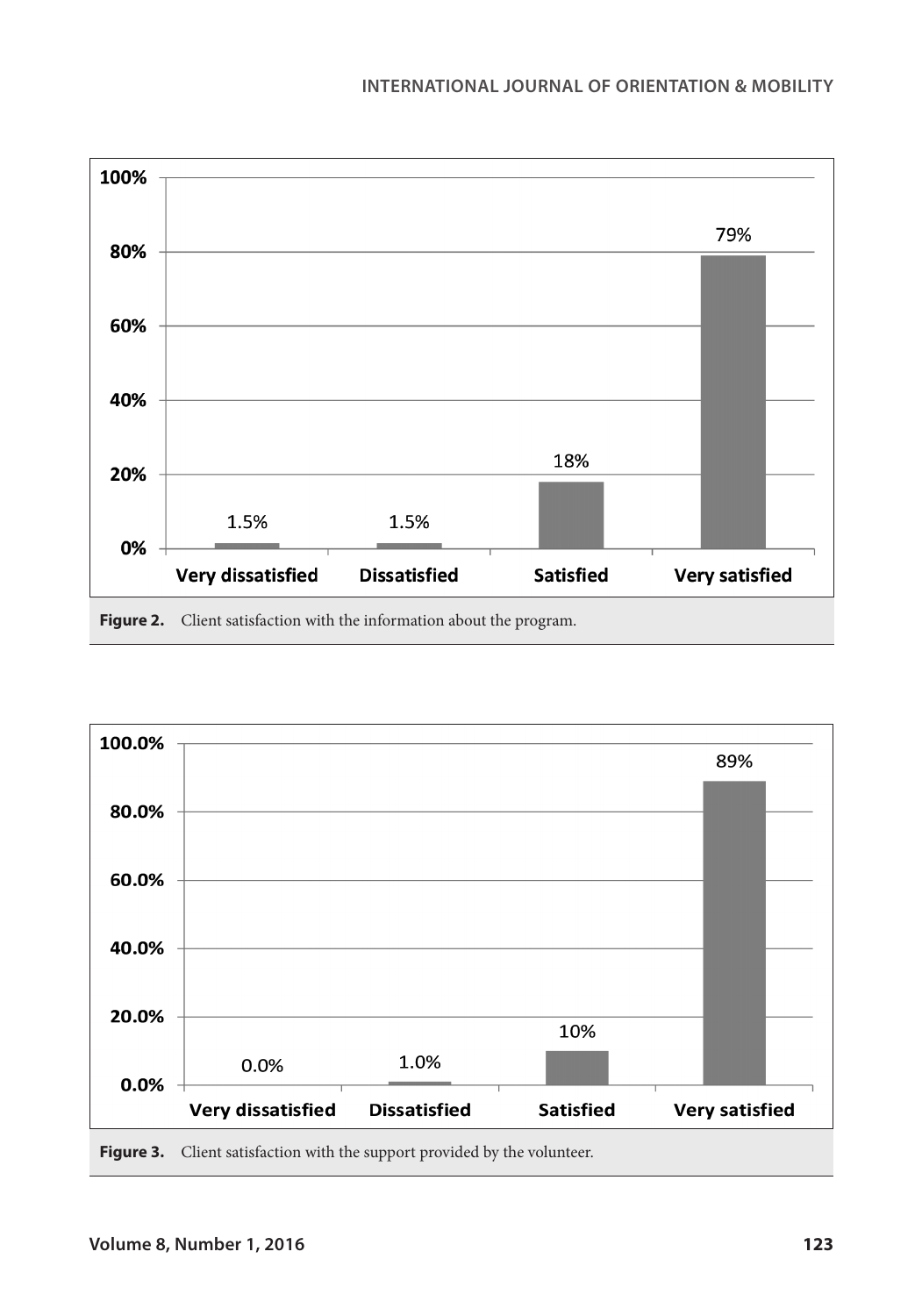#### **INTERNATIONAL JOURNAL OF ORIENTATION & MOBILITY**



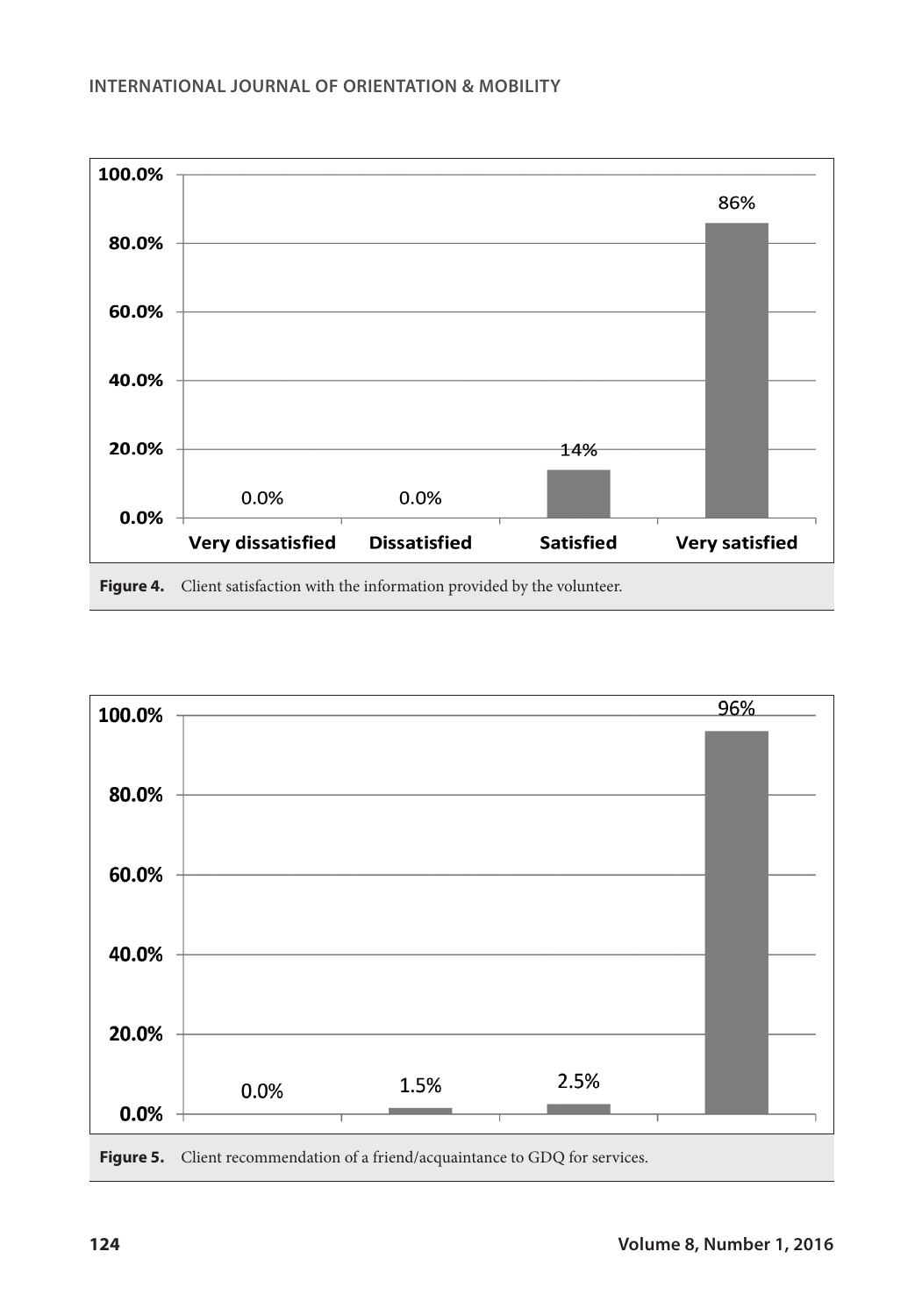## **DISCUSSION**

The goal of the Peer Support Program was to provide useful information and support to clients with vision impairment who had recently sought the services of Guide Dogs Qld. The results were encouraging with the majority of clients reporting they felt very satisfied with both the information they received and the support. All clients seeking information about their specific eye condition had RP with the exception of one client who was diagnosed with Usher syndrome which includes profound hearing impairment.

Clients reported feeling emotionally supported, and benefitted from information about resources and mobility.

#### *Resources*

The resource information sought from clients included adaptive technology agencies, community transport options, sporting and recreational organisations, and information about pensions and subsidies. A small percentage of clients also requested miscellaneous information such as vocational assistance, study advice, or IT support. Clients also asked for ADL advice about cooking, cleaning, parenting, and grooming.

#### *Mobility*

The mobility information proved invaluable to clients. Being matched with a volunteer who is a competent and confident traveller, has contributed to many clients overcoming their reluctance about the cane, and increasing their confidence to travel independently. For example, a client disclosed during an O&M class that she would:

*"More than likely put [her] cane in the cupboard when [she] get[s] home."* After being matched with her volunteer, a comment in her evaluation was *"I no longer feel embarrassed to use my cane."* Another client commented, *"My volunteer gave me confidence to use my cane and get out of my comfort zone."*

Another client considered making an application for a Guide Dog. Previously, she was indecisive after talking with Guide Dog Mobility Instructors, though was connected to a volunteer who was a proficient cane and guide dog user. This client reported:

"She gave me both sides of the story, without being pushy."

The volunteers were responsible for many clients attending further GDQ residential classes after telling them about their own experiences using electronic travel aids such as the Trekker Breeze, Ultracane, and Miniguide. As a result, one client went on to learn the Ultracane after saying:

"It was a Godsend to discover GDQ and your services, and this program is no exception."